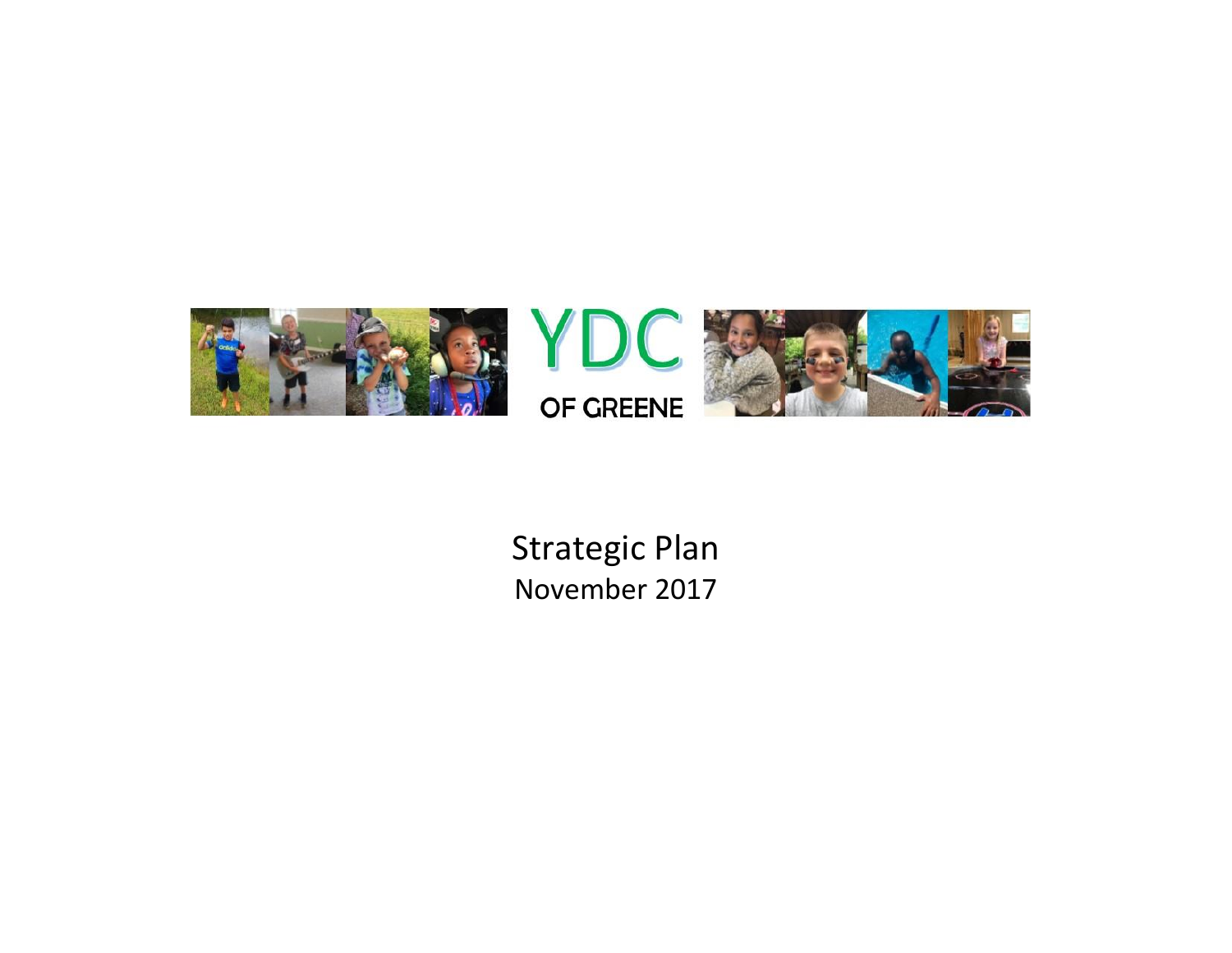**YDC Board / Advisory Council and Strategic planning committee:**

# **Board:**

\*Ron Morris - President \*Andrea Whitmarsh – Vice President Bishop Michael Jackson - Treasurer Heather Myers - Secretary Barbara Nye \*Carl Schmitt \*Rev. Chuck Winner Pete Costigan Roy Dye

# **Advisory Council**

Charlotte Gilbert Dumisile Martin Bert Nye Rev. Jane Piver Rev. Deacon Kathryn Thomas

# **Executive Director**

\*Mike Alley

**\* Strategic Planning Committee**

# **Table of Contents**

| 1. BACKGROUND                                                | з |
|--------------------------------------------------------------|---|
| 2. OVERVIEW OF A STRATEGIC PLAN                              | з |
| 3. YDC PLANNING PROCESS                                      | 4 |
| 4. CURRENT POSITION                                          | 4 |
| 5. STRATEGIC PLAN: VISION, MISSION<br><b>AND CORE VALUES</b> | 5 |
| 6. STRATEGIC PLAN: STRATEGY AND<br><b>KEY AREAS OF FOCUS</b> | 6 |
| 7. FINANCIAL IMPACT                                          | 8 |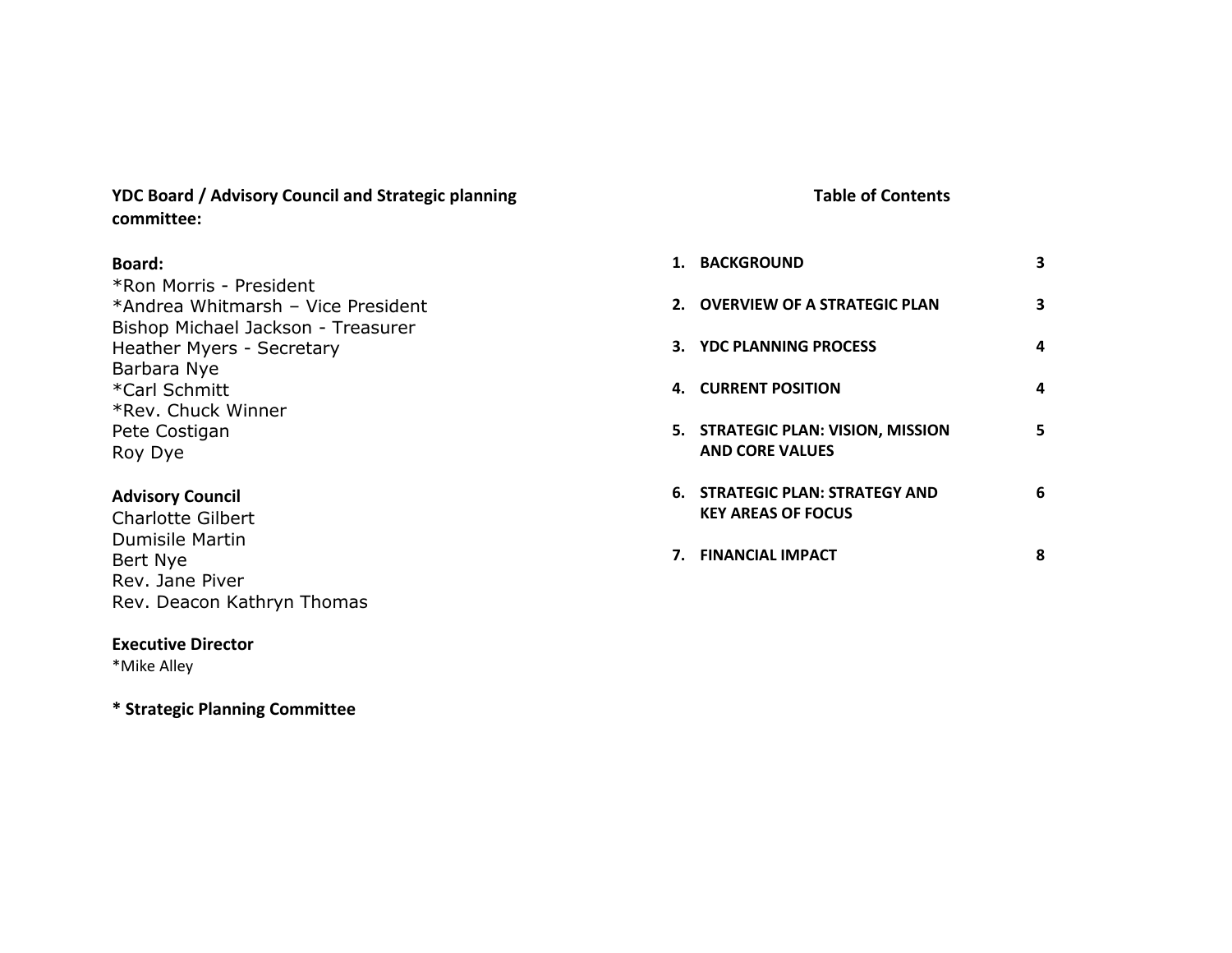## **1. BACKGROUND**

The Youth Development Council of Greene County, Inc. (YDC), a 501 (c) 3 organization, grew from discussions held by the Stanardsville Area Community Safety Initiative (SACSI), which engaged the community in an effort to determine how best to improve public safety in the Stanardsville area. The YDC addresses the need for children, especially those at risk of not succeeding in school, to have safe and supportive after school and summer programs. YDC provides opportunities and programs to enhance the academic, social, and personal development of the children and youth who attend.

As it enters its fifth year, the YDC Board of Directors has developed this strategic plan to address the question:

**"What more can we do to support our children who might not succeed otherwise?"**



## **2. OVERVIEW OF A STRATEGIC PLAN**

A strategic plan provides the focus and framework for the Greene County YDC to carry out its mission. The strategic plan has two sections:

- The high-level strategic plan which is designed to last three to five years.
- The implementation section which should be refreshed annually.

The strategic plan includes:

*The Mission:* Who are we and what do we do? *The Vision:* What will we achieve if we are successful in our mission?

*Core Values:* What are the values that guide our behaviors? For YDC, the core values are exhibited in the "success factors" identified as being essential to YDC's programs. *Strategy:* How will we accomplish our mission?

*Focus Areas:* What are our primary goals?

The implementation section addresses:

- How will we reach each goal?
- What actions will we take in the next year?
- When will we take the steps?
- Who is responsible?
- What do we hope to see as outcomes?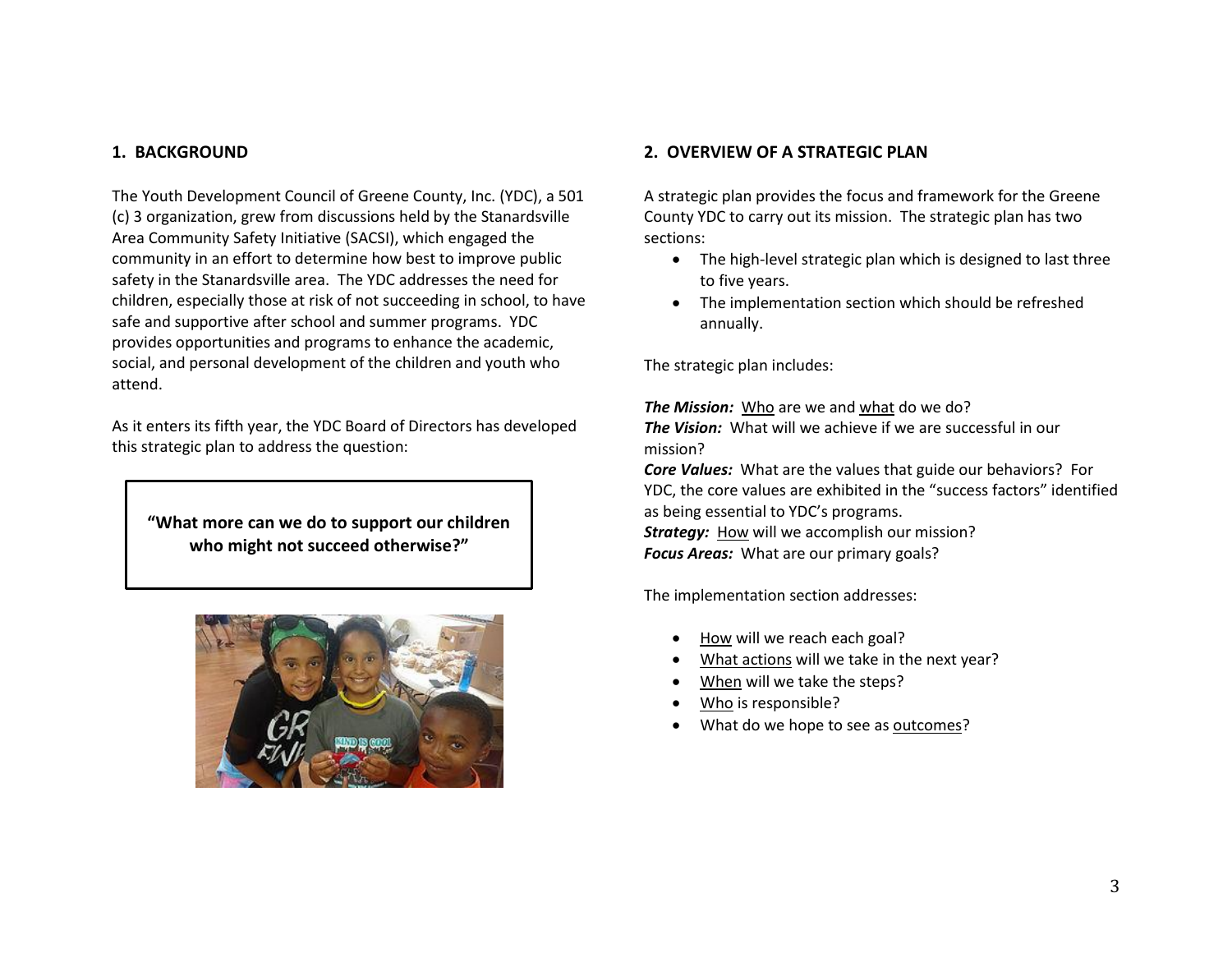# **3. YDC PLANNING PROCESS**

Steps taken to develop the strategic plan included:

- Assessing the current position of YDC through interviews with Board and Advisory Council members, staff, volunteers, school counselors, donors, elected officials and parents.
- Discussing the future direction and goals for YDC with the Board, Advisory Council and strategic planning committee.
- Identifying Key Areas of Focus necessary to increase the capacity to serve more children.
- Meeting with small groups to develop implementation plans for each Key Area of Focus.

# **4. CURRENT POSITION**

In its first four years, YDC has developed effective programs that serve up to 48 third through fifth grade students attending Nathanael Greene Elementary and Ruckersville Elementary Schools. These students are selected by School Guidance Counselors, Principals, Teachers, and Region Ten Counselors. Many of our kids are selected because their families cannot afford afterschool programming. The students selected struggle with academics, reading, and social behavior. YDC provides two 12 week semesters of support with the YDC after-school program, consisting of two days per week at each school.

YDC also provides six weeks of summer camp for the same students, three weeks for each school. Students experience many educational and learning experiences through field trips, swimming, fishing, puppet shows, reading, sports day, and various guests and activities.

A nearly full-time Executive Director, a small staff, and many volunteers provide after school activities and tutoring and serve as mentors and role models for the children.

YDC is led by an active and engaged Board of Directors and Advisory Council. Funding for the program is provided through charitable donations and grants. The programs are free to the families of the children who participate.

The YDC programs have been successful for the children as evidenced by the strong relationships built with the staff and volunteers that lead to improved behavior, performance and engagement at school.

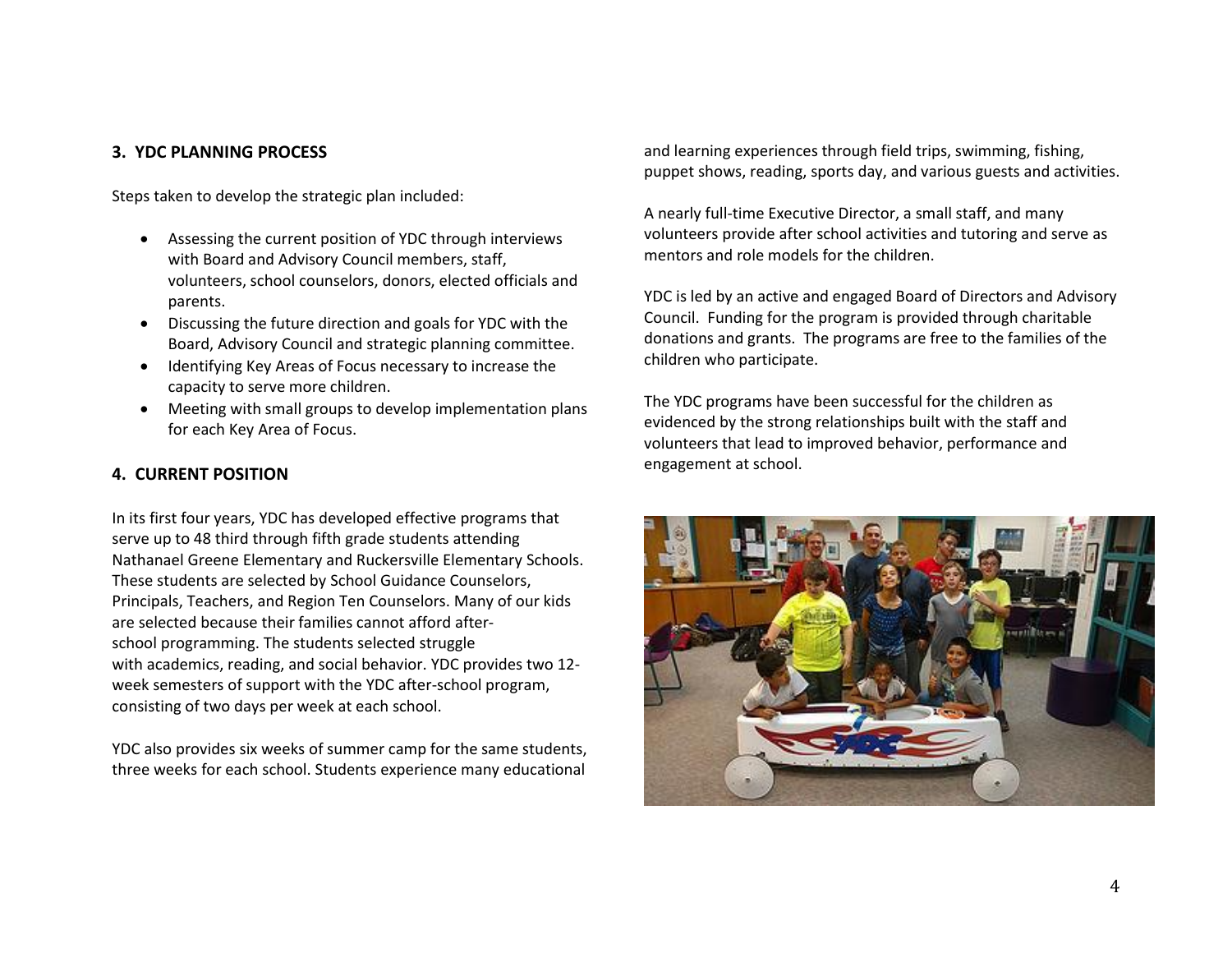During strategic planning, the board identified the following strengths and weaknesses (internal) and opportunities and threats (external).

| <b>Strengths</b>                                                                                                                                | <b>Weaknesses</b>                                                                                                                                |  |
|-------------------------------------------------------------------------------------------------------------------------------------------------|--------------------------------------------------------------------------------------------------------------------------------------------------|--|
| Dedicated staff, volunteers,<br>Board. The ratio of adults to<br>children is excellent and the<br>staff truly cares about the<br>children.      | We don't have our own<br>facilities. Growth of the<br>program may be limited even<br>though the schools are very<br>willing to coordinate space. |  |
| There is a focus on<br>relationships and impact.                                                                                                | Limited funding.                                                                                                                                 |  |
| YDC attracts funding and<br>community / church support.<br>YDC collaborates with others.                                                        | YDC lacks the infrastructure for<br>growth and development.<br>Limited staff time for training<br>and preparation.                               |  |
| <b>Opportunities</b>                                                                                                                            | <b>Threats</b>                                                                                                                                   |  |
| The need is greater than we<br>are currently serving. We<br>need to reach more families.                                                        | Fundraising may be hard to<br>sustain due to donor fatigue<br>and competition for dollars.                                                       |  |
| We can have a greater impact<br>by serving Middle School<br>students as well as by<br>increasing our number of third<br>through fifth students. | We risk less relationship with<br>families and students if we<br>don't maintain that as a focus.                                                 |  |

## **5. STRATEGIC PLAN: VISION, MISSION, AND CORE VALUES**

YDC's strategic plan is built around the following Vision, Mission, and Core Values:

## **Vision:**

To help children in Greene County reach their full potential.

## **YDC's Mission:**

To provide regular, consistent activities and programs designed to help the underserved young people in our county from third through seventh grades, grow in self-esteem, academic performance, awareness of their potential for success as adults, and the inherent value of sharing in productive relationships that reflect sincere care for their overall welfare.

### **Core Values:**

- We build *strong, positive relationships* with children and their families. We have at least one staff member or volunteer for every three children.
- We serve as role models for *showing love* and *rewarding success.*
- We are *inclusive*. Our staff, volunteers, and children represent all aspects of our community.

These core values are the reason we have been successful in our initial years. We will not grow beyond our capacity to maintain these success factors.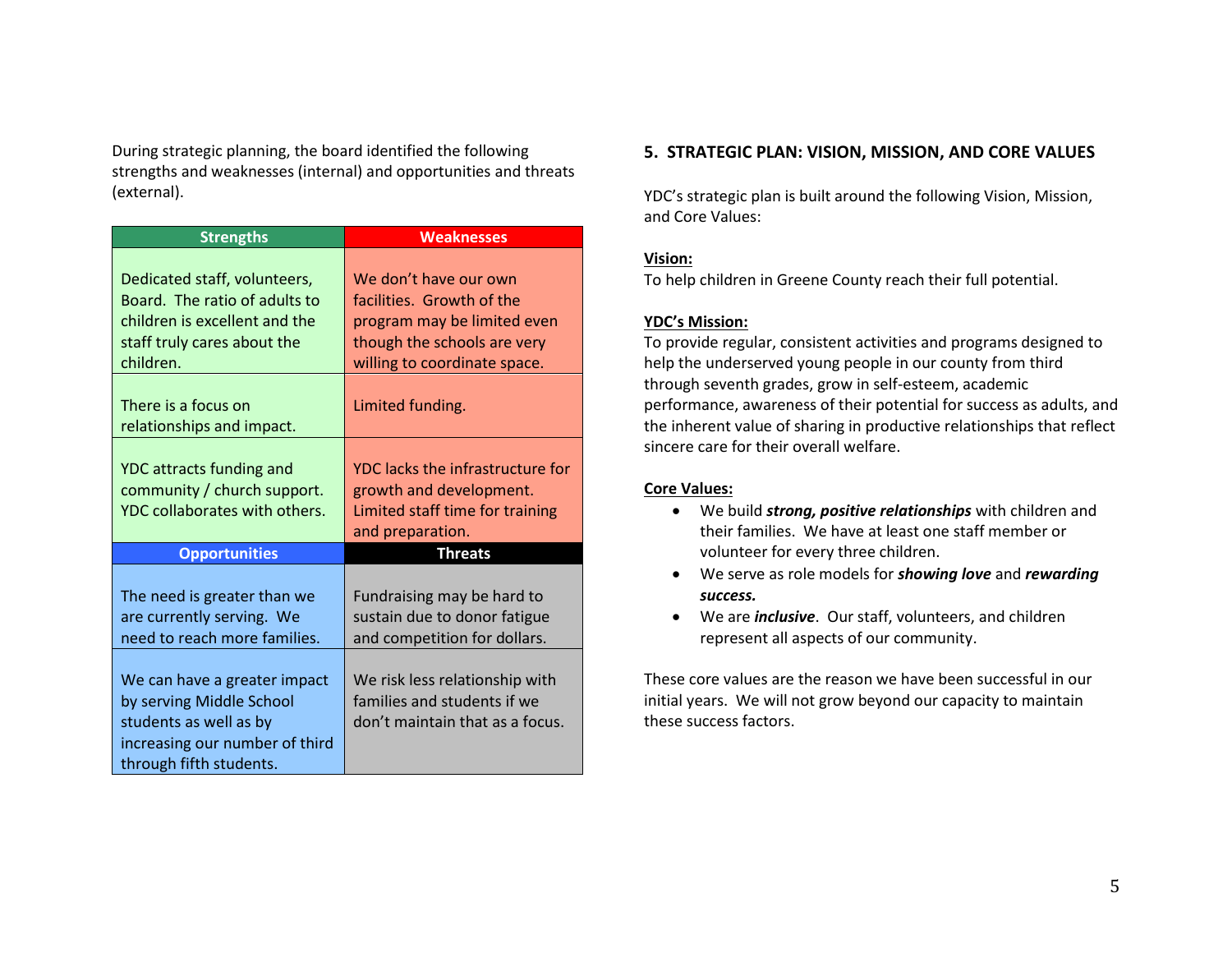# **6. STRATEGIC PLAN: STRATEGY AND KEY AREAS OF FOCUS**

#### **Strategy:**

YDC will increase the number of children it serves within its current capacity and will work to build the community support and business processes and staff necessary to support expanded growth.

#### **Key Areas of Focus:**

The following areas are central to YDC's growth:

- Programs and Participants
- Business Processes
- Sustainable Funding
- **•** Facilities
- Leadership

An overview of each follows.

#### *Programs and Participants:*

*The goal is to reach as many at risk children as YDC is capable of supporting while maintaining success factors and financial stability.*

YDC's next expansion will be to introduce a Middle School program. As current YDC children move into Middle School, they will continue to need both academic support and strong role models to maintain their positive achievements. This expansion will require increased funding and paid and volunteer staffing. The program design will address the needs of Middle School students.

We will also continue to develop the Elementary School program through increasing communication and strengthening relationships with the families. While maintaining our identified success factors, we will seek ways to increase the number of children we serve to meet the needs identified by school guidance counselors, teachers and community service providers.

Finally, we recognize that our children moving through Middle School now will continue to need positive support as they reach High School. During the period of this strategic plan, we will look to identify ways to keep them connected to YDC or to work with other organizations to provide support for them.

#### *Business Processes:*

## *The goal is to develop business practices that provide the infrastructure to enable YDC to grow.*

YDC has the necessary, basic business practices in place to ensure the safety of the children we serve, communication with parents and staff, and good stewardship of the funds entrusted to the organization. During the course of this plan, YDC sees the need to:

- Provide part-time administrative support to take over some of the tasks now handled by the Board, Executive Director, and volunteers.
- More fully develop tracking metrics and impact. This evidence will support continued improvement in the programs as well as continued support from funders.
- Establish a formal approach to reviewing policies and procedures every other year to ensure that YDC stays current with changing laws and best practices in operations.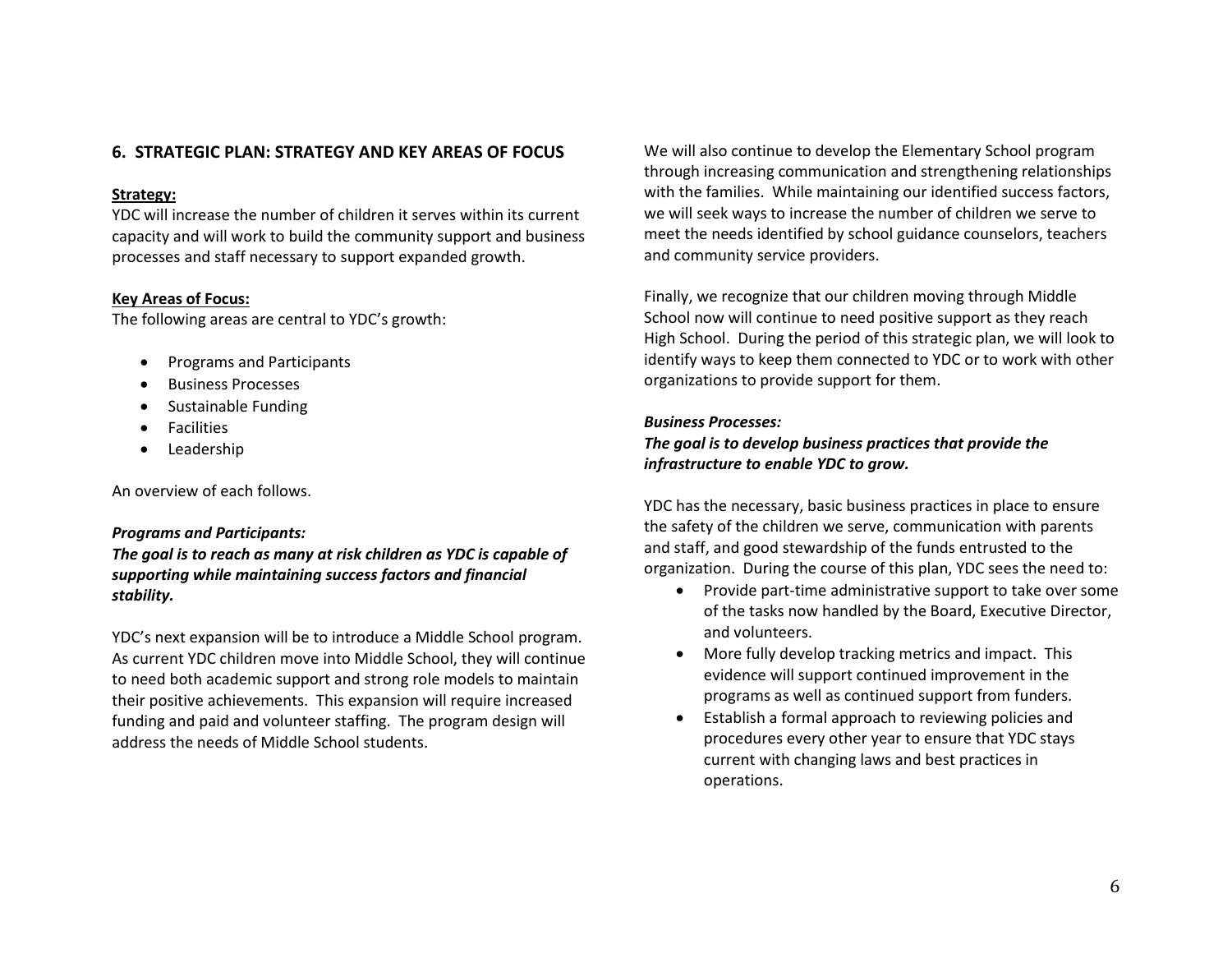#### *Sustainable Funding:*

*The goal is to continue to increase funding available to enable YDC to serve more children.*

YDC is fortunate to have the support of generous individual donors and foundations. Donors and foundations choose where to direct their resources. YDC will continue to help donors understand the impact they have on the future of Greene County's most vulnerable children.

We will continue to expand the number of people who understand the importance of the YDC program and who might consider including YDC in their charitable contributions.

#### *Facilities:*

# *The goal is to develop space options that provide for growth in the YDC programs.*

The current Elementary School programs are housed within each of the schools. The Middle School has available space to begin YDC's program there. Replicating the Elementary School programs to serve more children requires more space than is currently available. In the immediate future, YDC will work with the schools and with other organizations in the community to identify additional space. In the longer term, YDC will seek to continue its partnership with the schools and / or develop partnerships with other organizations that can provide the space needed to serve more of the children in need of YDC's support.

#### *Leadership:*

# *The goal is to create a leadership succession plan at both the Board and staff levels.*

YDC's leadership group, including the Board, Advisory Council, management, paid staff, and volunteers are active and committed to achieving success. YDC will build from this position of strength to help ensure that the next generation of leaders will be willing and able to continue the work and the growth of YDC.

The Board has established terms and term limits that will begin to be a factor in the coming years. The Board will develop a plan to identify the skills needed in the next group of Board members and to begin to bring them onto the Board before current Board members end their terms. To the extent they desire to remain involved, retiring Board members will be able to maintain an active role in YDC.

The Advisory Council could become a good pipeline for new Board members and will, therefore, have the opportunity to add new Council members.

Similarly, volunteers provide a pipeline for future paid staff, so YDC will continue to develop its volunteer group to provide caring and committed adults to serve as mentors, role models, and friends for our children.